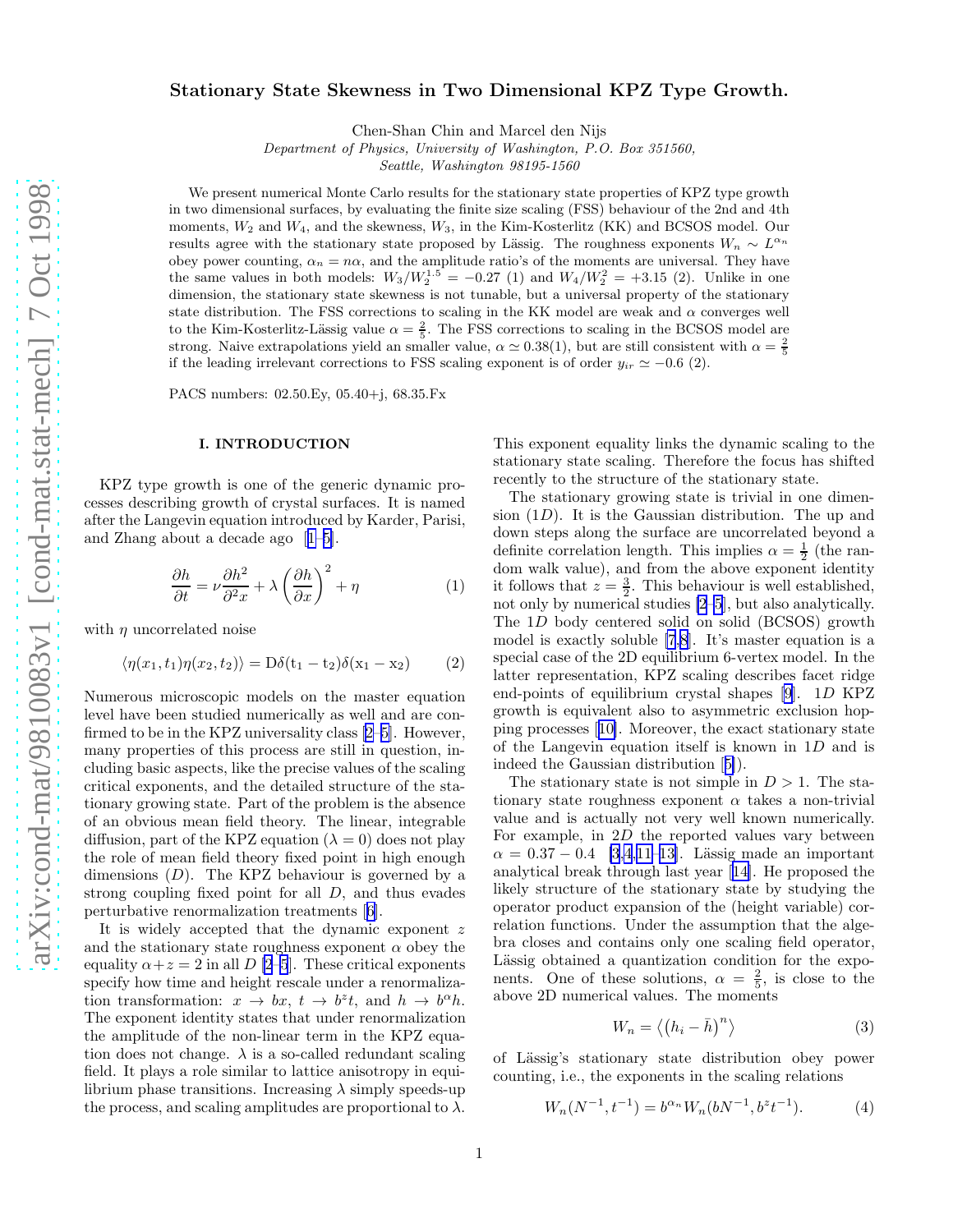are related as  $\alpha_n = n\alpha$ . The distribution lacks multi scaling. Moreover, for the closure of the algebra it is important that the stationary state is skewed. The odd moments, in particular the third one must be non-zero.

In this paper we report a detailed numerical study of the stationary state in 2D for the Kim-Kosterlitz (KK)[[11](#page-5-0)] and the BCSOS model. We determine the finite size scaling behaviour of the second, third, and fourth moments.

In section 2 we review the properties of stationary state skewness in 1D KPZ growth, and list the possibilities in higher dimensions. Section 3 contains our numerical results for the KK and BCSOS model. The third moment is indeed non-zero and the second, third, and fourth moments obey indeed power counting. We find strong evidence that the amplitude ratio's of the moments are universal,  $R_3 = W_3/W_2^{1.5} = -0.27(1)$  and  $R_4 = W_4/W_2^2 = +3.15(2)$ . The amount of stationary state skewness is the same in these two models. In 1D skewness is tunable, but appears not to be so in 2D. The values of these amplitude ratio's are the major new results of this paper.

In section 3 we address also whether the difference in the previously reported values of  $\alpha$  for the KK and BC-SOS models can be attributed to finite size scaling (FSS) type corrections. The FSS corrections to scaling exponent is large, but in the same range of values suggested by naive power counting.

To check more directly whether skewness is tunable or not, we introduce a temperature type parameter  $K$  in the BCSOS model. In the KK model it is known that  $\lambda$ changes sign with  $K$  [[12\]](#page-5-0). In section 4 we give an intuitive explanation for why this happens. (It is related to preroughening phenomena in equilibrium surfaces.) In the BCSOS model  $\lambda$  does not change sign. In section 5 we present MC data for the  $K$  dependence of the roughness exponents and the amplitude ratio's. Both show some systematic drift, but much smaller than expected if they would vary with K.

#### II. STATIONARY STATE SKEWNESS

This study was actually not motivated by Lässig's recent results. It was conceived as a generalization of an earlier study of stationary state skewness in  $1D$  [\[15](#page-5-0)]. The KK model is a special point in the restricted solid-onsolid (RSOS) model. We varied its adsorption and evaporation probabilities in the 1D model by making them dependent on the local nearest neighbour heights. That lead to 5 independent parameters. Surprisingly we were able to construct the exact stationary state in a 4 dimensional subspace. Its structure is simple. The steps in the interface are completely uncorrelated. Only the step density varies. This state has zero skewness. It is a Gaussian and has particle-hole symmetry. Outside this exact soluble subspace the stationary state is skewed. This means

that in general KPZ type growth in  $1D$  has a non-zero third moment  $W_3$  in its stationary state. For example, the KK point lies outside the non-skewed subspace. On the other hand, the stationary states in the exactly soluble BCSOS model and also the Langevin equation itself are non-skewed. Stationary state skewness is distinct from temporal skewness. Most initial states develop into skewed structures at intermediate time scales (temporal skewness) even if the stationary state is not skewed[[16\]](#page-5-0).

So in 1D, KPZ type stationary states are typically skewed, and its amplitude is tunable. This raises the immediate question whether skewness affects the scaling exponents. Let's refer to the operators leading out of the non-skewed subspace as  $\mathcal{O}_{sk}$  and to their conjugate coupling constants as  $u_{sk}$ . In 1D, a KPZ type fixed point with zero-skewness exists. The question is whether this fixed point is stable; whether  $\mathcal{O}_{sk}$  is a relevant, marginal, redundant, or an irrelevant operator. Suppose the nonskewed KPZ fixed point is stable. The moments should scale then with system size as

$$
W_n(N^{-1}, u_{sk}) = b^{\alpha_n} W_n(bN^{-1}, b^{y_{sk}} u_{sk})
$$
 (5)

with  $\alpha_n = n\alpha$  and  $y_{sk} < 0$ . All even moments scale as

$$
W_n \simeq AN^{\alpha_n} + \dots \tag{6}
$$

with universal amplitude ratio's,  $R_n = W_n/W_2^{n/2}$ . All odd moments scale as

$$
W_n(N^{-1}, u_{sk}) = N^{\alpha_n} \mathcal{F}_n(N^{y_{sk}} u_{sk})
$$
  
=  $N^{\alpha_n} [\mathcal{F}_n(0) + \mathcal{F}'_n(0) N^{y_{sk}} u_{sk} + ...]$   
 $\sim u_{sk} N^{\alpha_n + y_{sk}}$  (7)

with  $\mathcal{F}_n(0) = 0$  because the fixed point has no skewness. The odd amplitude ratio's are proportional to  $u_{sk}$ , i.e., the skewness varies continuously.

Numerical (transfer matrix finite size scaling) results confirmed that the non-skewed KPZ fixed point is stable in 1D. We found  $y_{sk} \simeq -1$ . Moreover, the amplitude of  $W_3$  (at e.g., the KK point) is indeed roughly proportional to the skewness coupling constant  $u_{sk}$ , in accordance with eq.7.

Skewness is negative at the 1D KK point. On average hill tops are wider (flatter, less sharp) than valley bottoms. Such a statement is meaningless without a specification of a cut-off. The definition of what constitutes a mountain and what represents a local hump depends on the length scale at which the surface configuration is being viewed. (Humans do not interpret every grain of sand as a hill.) Skewness is a scale dependent property. The asymptotic scaling of the moments tells us how asymmetric the hills and valleys are in the large length scale limit. In 1D this skewness persists all the way to microscopic length scales. We calculated the surplus of sharp valley bottoms over sharp hill tops at the microscopic (the grains of sand) level. This expectation value has the same sign as the macroscopic skewness and is also roughly proportional to  $u_{sk}$ . This invariance of the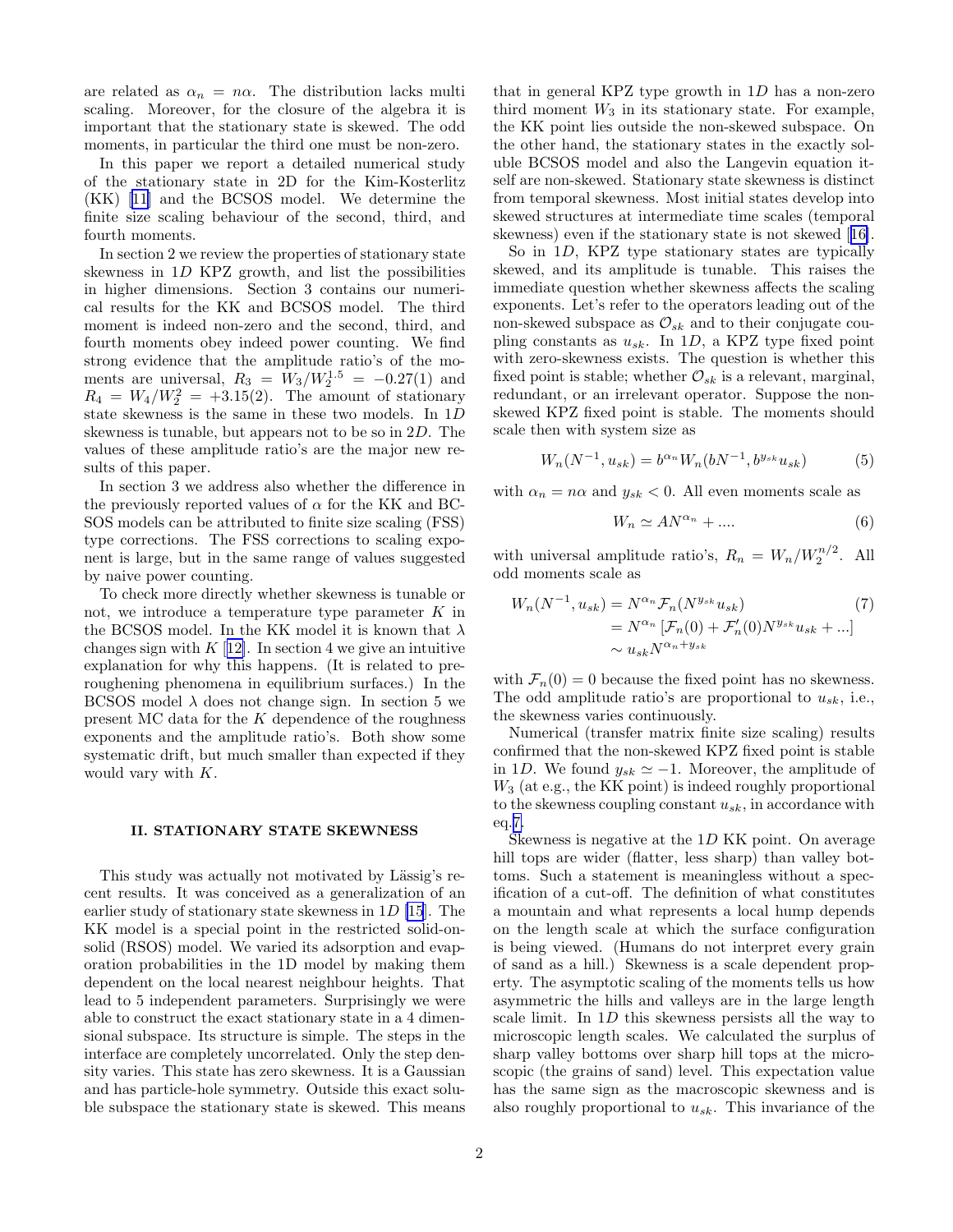<span id="page-2-0"></span>surface structure over all length scales is related to the rather trivial nature of the fixed point stationary state (Gaussian distribution).

The tunability of the skewness at the microscopic length scale is easy to understand. Consider the 1D RSOS model with deposition only, with three parameters:  $p_h$ ,  $p_s$ , and  $p_v$  [\[15](#page-5-0)]. The density of local sharp hill tops is set by the deposition probability  $p_h$  of particles on local flat surface segments. The sharpness of these local hilltops is set by the rate at which they broaden, i.e., the probability with which particles adhere to existing steps,  $p_s$ . The density of local sharp valleys is set by the rate at which single particle puddles fill-up,  $p_v$  compared to the rate at which they are created,  $2p_s$ . These processes balance exactly inside the subspace where the stationary state is trivial and has zero skewness. At the KK point,  $p_h = p_s = p_v = 1$ , the balance is imperfect and the dynamics creates a backlog of "to-be-filled-up" local valleys. Newly created local hill tops broaden readily, and therefore are flatter[[15\]](#page-5-0).

Is the skewness tunable in  $D > 1$  as well? Is there maybe a line of KPZ type fixed points with continuously varying skewness? A varying exponent  $\alpha$  would explain the current numerical spread in its value. Is it possible to change the sign of skewness without changing the sign of  $\lambda$  in eq.([1\)](#page-0-0)? Or. is there one single KPZ stationary state fixed point distribution, with a universal amount (and sign) of skewness? In that case we need to explain the numerical spread in  $\alpha's$  in terms of strong FSS corrections. These are the issues we address in this paper.

#### III. SCALING OF THE STATIONARY STATE MOMENTS

We perform a systematic numerical study of the stationary state properties in the 2D KK-model and the BCSOS model. In both cases we allow only particle deposition (no desorption). Consider a 2D square lattice with an height variable  $h(r) = 0, \pm 1, \pm 2, ...$  at each lattice site. We apply periodic boundary conditions. In the KK-model, nearest neighbour columns are allowed to differ by at most one unit,  $\delta h = 0, \pm 1$ . Choose a site at random, and deposit a particle,  $h \to h+1$ , with probability  $p = 1$  unless such a move would violate the above restriction.

In the BCSOS model the square lattice is divided into two sublattices. The height variables are restricted to be even on one of them,  $h(r) = 0, \pm 2, \dots$ , and to be odd on the other  $h(r) = \pm 1, \pm 3, \dots$ , such that nearest neighbour columns always differ in height by one  $\delta h = \pm 1$ . Choose at random a site, and deposit a particle with probability  $p = 1$  if the move does not violate the  $\delta h = \pm 1$ constraint. In section [V](#page-4-0) we consider also the generalization where the BCSOS deposition probabilities vary with the local configuration by means of a temperature type parameter,  $p = \min(1, \exp(-\Delta E))$ .  $\Delta E$  is the energy change if the adsorption would take place. The energy

$$
E(\{h_i\}) = \sum_{\langle i,j \rangle} \frac{1}{4} K (h_i - h_j)^2
$$
 (8)

has a tunable parameter  $K$  and the summation runs over all next nearest neighbours. This rule is identical to that in standard Metropolis MC simulations, except that desorption is forbidden. The latter breaks detailed balance and leads to the non-equilibrium growing stationary state.

We determine the second, third, and fourth moments of the stationary states. The MC averages in this section involve  $\simeq 2~10^6~\mathrm{MC}$  steps, after  $\simeq 4~10^3$  initial MC configurations, to allow the surface to reach its stationary state. The square lattice size  $L^2$  varies between  $12 \le L \le 128$ .

First consider the KK model. Fig. [1](#page-5-0) shows the second moment  $W_2$ . It scales as  $W_2 \simeq AL^{\alpha_2}$ . The slope of the log-log plot gives the exponent  $\alpha_2$ . It is a mistake to apply a least-square type fit to the slope at large L. One should determine the slope at various system size intervals and perform a finite size scaling (FSS) analysis. Fig. [2](#page-5-0) represents such an analysis. It shows FSS estimates for  $\alpha_2$  from the same data, defined as  $\alpha_2(L) = \log[W_2(L_2)/W_2(L_1)]/\log[L_2/L_1]$  with  $L_2 \simeq 1.2L_1$  and  $L = \frac{1}{2}(L_1 + L_2)$ . Such a FSS scaling analysis is only barely feasible at large system sizes due to the intrinsic MC noise. Fig. [2](#page-5-0) is indeed rather noisy at large L. The MC scatter increases with system size, since the stationary state is intrinsically critical and therefore subject to critical slowing down. We opted for running many lattice sizes instead of fewer but longer MC runs. The solid line is obtained by averaging the  $\alpha_2(L)$  locally, over  $L - 7 \le L \le L + 7$ . The data in Fig. [2](#page-5-0) converge by eye to  $\alpha_2 = 0.80(2)$ , consistent with the value  $\alpha = \frac{2}{5}$ proposed by Kim and Kosterlitz from their earlier numericalresults  $[11,12]$  $[11,12]$  $[11,12]$  $[11,12]$ , and with Lässig's  $[14]$  $[14]$  stationary state. The FSS corrections to scaling in the KK model are small compared to the MC noise.

Figs. [3](#page-6-0) and [4](#page-6-0) show the same FSS analysis for the third and fourth moment exponents  $\alpha_3$  and  $\alpha_4$ . They converge by eye to  $\alpha_3 = 1.20(4)$  and  $\alpha_4 = 1.60(5)$ . This agrees with Lässig's stationary state. In particular, the surface is skewed, and power counting,  $\alpha_n = n\alpha$ , is satisfied within the numerical accuracy. The corrections to FSS are again small compared to the MC noise.

Figs. [5](#page-6-0) and [6](#page-6-0) show the amplitude ratio's (the circles) of the third and fourth moment compared to the second one,  $R_n = W_n/(W_2)^{n/2}$ . The fact that these ratio's convergence gives additional evidence of the validity of power counting. Actually, they do so much smoother than the exponents  $\alpha_n$ , suggesting that the MC fluctuations tend to preserve the power counting property better than the precise value of  $\alpha$ . The amplitude ratio's converge smoothly to  $R_3 = -0.27(1)$  and  $R_4 = +3.15(2)$ . Skewness is negative,  $R_3 < 0$ . It is probably wishful thinking to guess that  $R_4 = \pi$ .  $(R_4 = 3 \text{ in Gaussian})$ distributions.)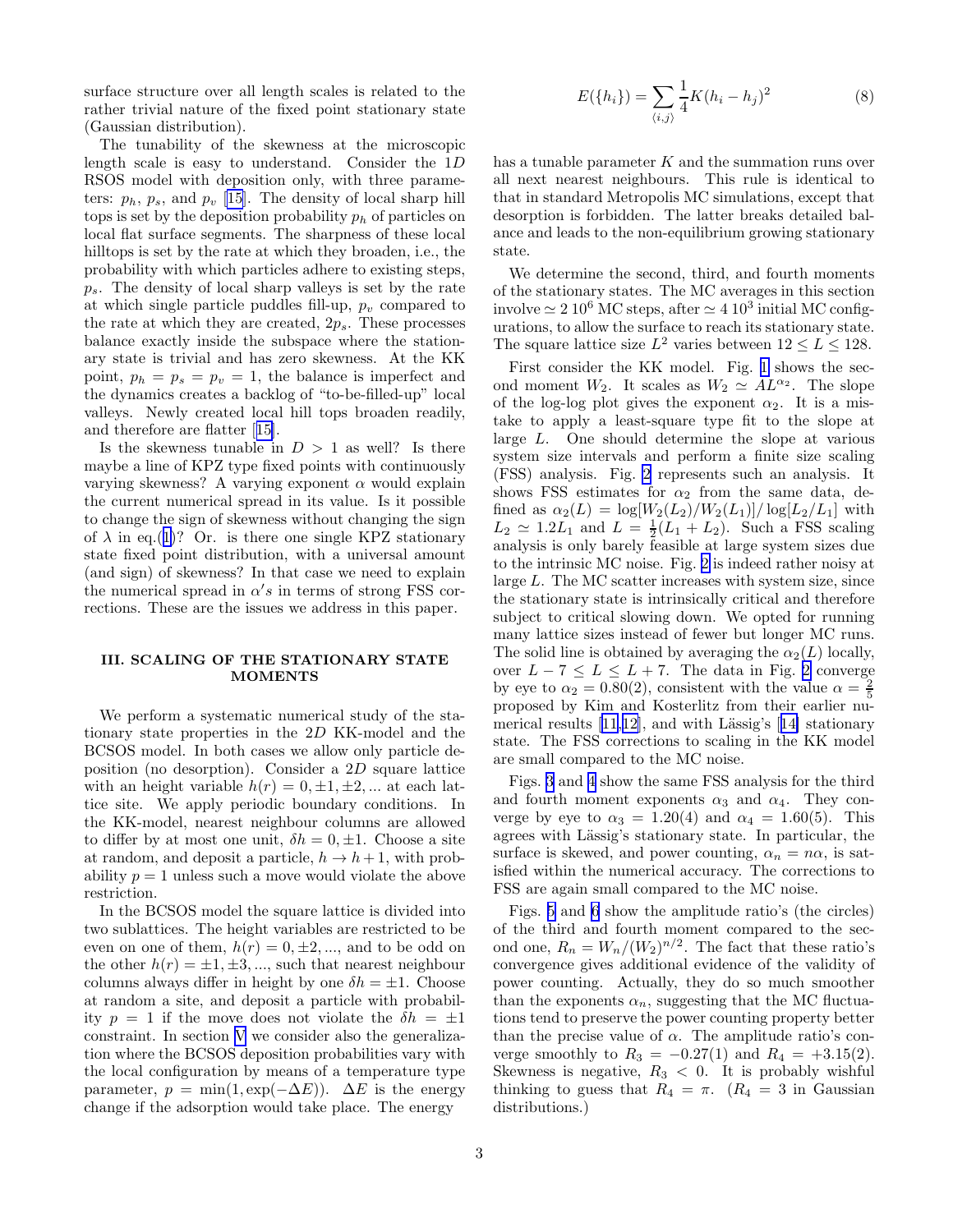Consider the BCSOS model at  $K = 0$ . Figs. [7](#page-7-0), [8](#page-7-0), and [9](#page-7-0) show the same type of FSS estimates for the exponents  $\alpha_n$ . The finite size corrections to scaling are much larger than in the KK model. The data converge by eye systematically to smaller values than in the KK model:  $\alpha_2 = 0.77(2), \ \alpha_3 = 1.16(3), \text{ and } \alpha_4 = 1.54(4).$  This is consistent with the value for  $\alpha_2$  reported in the lit-erature[[4,13\]](#page-5-0). These  $\alpha_n$ 's are mutually consistent with power counting. Power counting is again more stable than the values of the exponents  $\alpha_n$ . Most importantly, the amplitude ratio's in Figs. [5](#page-6-0) and [6](#page-6-0) (the diamonds) converge to the same values as in the KK model (the circles).

Is  $\alpha$  really smaller than in the KK model and different from the Kim-Kosterlitz-Lässig (KKL) value? The finite size scaling corrections in the BCSOS model are several orders of magnitude bigger than in the KK model. Is it believable that these apparent differences are due to corrections to scaling only? The above FSS extrapolation "by eye" presumes implicitly that all  $\alpha_n$  converge approximately linearly in  $L^{-1}$ . This looks reasonable from the data, but is too restrictive. Corrections to scaling originate from so-called irrelevant scaling fields. The corrections to scaling exponents  $y_{ir} < 0$  in  $W_n \simeq A_n N^{\alpha_n} [1 + B_n L^{y_{ir}} + \dots]$  are universal properties of the stationary state fixed point. The amplitudes  $B_n$ are not universal. They depend on the "distance" of the model to the fixed point and the quantity we are looking at. Assume that one correction to scaling term dominates, i.e., that all other operators scale with much more negative values of  $y_{ir}$ . The same exponent  $y_{ir}$  should then appear in all moments. The only exception is that in specific quantities the leading term might have zero amplitude by symmetry. For example, all even moments might show a different leading exponent  $y_{ir}$  than all odd ones. This actually happens here.

Suppose we force our BCSOS data to converge to  $\alpha = \frac{2}{5}$ . We made plots of  $W_n/L^{n\alpha}$  with  $\alpha = \frac{2}{5}$  versus  $L^{y_{ir}}$  for a range of values of  $y_{ir}$ . This should be a straight line at the proper  $y_{ir}$ . From this we estimate that  $y_{ir} \simeq -0.6$  (2) for the second and fourth moments, and  $y_{ir} \simeq -1.7$  (3) for the third moment. These straight line fits are satisfactory stable. So the KKL value for  $\alpha$ is within the realm of possibilities for the BCSOS model. Still, it remains a leap of faith, because the curves in Figs. [7](#page-7-0), [8](#page-7-0), and [9,](#page-7-0) are bend to the limit.

It would be much more convincing if the corrections to scaling exponents where known analytically, and/or take simple values. At the core of Lässig's result is the assumption that the operator content of the system is simply. Therefore one would expect that the irrelevant operators have rather trivial critical dimensions, like integers, multiples of  $\alpha$ , and combinations of both. The above numerical values of  $y_{ir}$  do not look that simple, but are of the same order of magnitude as we might expect. Simple minded power counting in Eq.([1\)](#page-0-0) with  $\alpha = \frac{2}{5}$ and  $z + \alpha = 2$ , suggests that the corrections to scaling are strong; that the curvature operator  $\partial^2 h / \partial x^2$  is irrelevant, but not by much,  $y_{\nu} = -\alpha$ , and that the leading skewness operator  $(\partial^2 h/\partial x^2)^2$  scales with  $y_{sk} = -2$ .

## IV. TEMPERATURE DEPENDENT TRANSITION PROBABILITIES

In section [V](#page-4-0) we vary the temperature type parameter K in the BCSOS model, to study the universality of  $\alpha$ and skewness issues raised in section [III](#page-2-0) in more detail. We do this only for the BCSOS model, not the RSOS model. (The KK model is a special point in the latter.) From earlier studies it is known that in the RSOS model the KPZ non-linear term  $\lambda$  changes sign with K [[12\]](#page-5-0). This creates strong Edwards-Wilkenson (EW) type corrections to scaling and will obscure the skewness property, because the EW stationary state at  $\lambda = 0$  is nonskewed (the Gaussian distribution). Such a change in  $\lambda$ does not take place in the BCSOS model.

The following connection with preroughening phenomena in equilibrium crystal surface explains why  $\lambda$  changes sign in the RSOS model and not in the BCSOS model. Imagine a two dimensional phase diagram, with  $K \sim T^{-1}$ the temperature like parameter, and a parameter s representing the asymmetry between particle deposition and evaporation.  $s = 0$  corresponds to MC equilibrium type dynamics and  $s = 1$  to the above pure deposition model without evaporation. The equilibrium surface undergoes a roughening transition. The rough phase is the EW stationary state. The scaling properties of the equilibrium (stationary) state are described by the Gibbs distribution of the sine-Gordon model

$$
E = \int dx \, dy \, \left[ \frac{K}{2} (\nabla h)^2 + u_2 \cos(2\pi h) + u_4 \cos(4\pi h) \right]
$$
\n(9)

It is known that  $u_2$  varies with temperature and changes sign inside the equilibrium rough phase in the RSOS model just above the roughening transition. This follows from an exact duality transformation [\[17](#page-5-0)]. The location of this  $u_2 = 0$  point at  $s = 0$  agrees qualitatively with the numerical value of the  $\lambda = 0$  point at  $s = 1$ . Those values do not have to be identical. They only need to be of the same order of magnitude. The following arguments suggest that a line of  $\lambda = 0$  points emerges from the  $u_2 = 0$  point at  $s = 0$  into the s direction.

 $u_2$  is negative at the high temperature side of the  $u_2 = 0$  line. There, the rough stationary state surface takes locally the so-called disordered flat type structure with alternating up and down steps and local half integer surface height [\[18](#page-5-0)]. This is the same surface structure as in the BCSOS model (but not close-packed with  $dh = \pm 1$ ) kinks). The non-linear term in the KPZ equation controls the local growth velocity at sloped sections of the surface. Growth at slopes is suppressed in BCSOS type rough structures, and therefore  $\lambda < 0$ . At the opposite,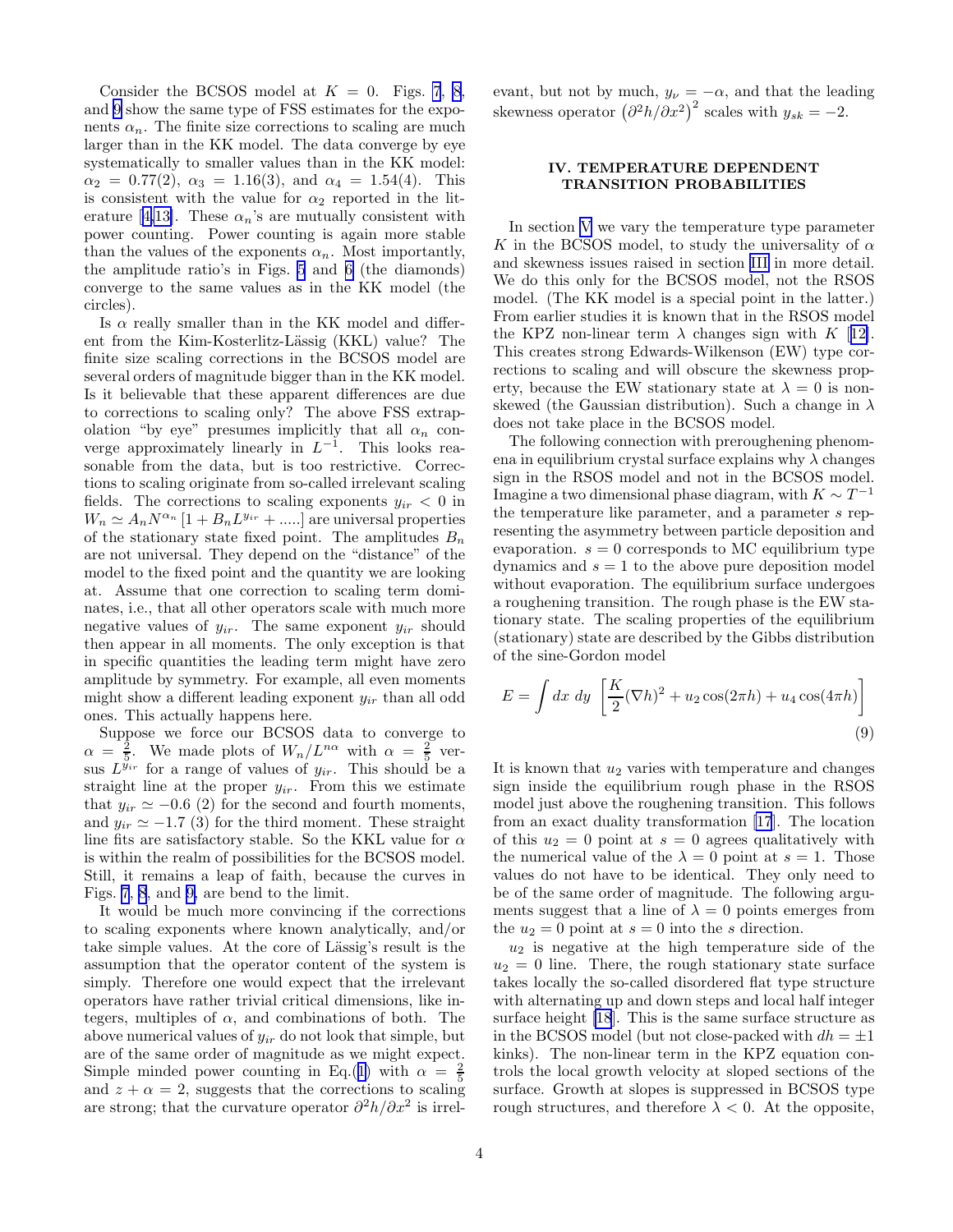<span id="page-4-0"></span>low temperature  $u_2 > 0$  side of the  $u_2 = 0$  point, the local rough RSOS surface is smooth, and has on the local level integer average surface heights. In such structures, growth at sloped parts of the surface is enhanced and therefore  $\lambda > 0$ .

The location of  $u_2 = 0$  can be controlled by introducing further neighbour interactions. This point transforms into the preroughening transition point when it moves below the roughening temperature [\[18](#page-5-0)]. (But only at  $s \neq 0$ , because the driven non-equilibrium surface is always rough).

Such a change in  $\lambda$  does not take place in the BC-SOS model. Its equilibrium stationary state (at  $s = 0$ ) is exactly known for all  $K$  from the exact solution of the 6-vertex model [\[19\]](#page-5-0).  $u_2$  is negative at all values of K in the  $s = 0$  equilibrium surface. Therefore there is no reason to expect a change of  $\lambda$  as function of K in the pure deposition model at  $s = 1$ . This makes the BCSOS model a suitable testing ground for the tunability of 2D skewness and the universality of  $\alpha$ .

### V. TEMPERATURE DEPENDENT DEPOSITION RATES IN THE BCSOS MODEL

In this section we study the universality of the stationary state roughness exponent  $\alpha$  and the skewness by varying the deposition probabilities in the BCSOS model. This should clarify whether the skewness is truly universal or a tunable parameter. We can control the microscopic particle-hole asymmetry explicitly.

Fig. [10](#page-7-0) shows the variation of the second moment exponent  $\alpha_2(L)$  with the temperature parameter K. This plot is more qualitative than the ones in section [III.](#page-2-0) The system sizes are smaller (up to  $L=80$ ) and the MC runs an order of magnitude shorter (up to  $10<sup>5</sup>$  MC steps, after 2500 initial MC steps). The curves have a definite slope at small system sizes, but these disappear with system size. At temperatures beyond  $K \simeq 1$  the surface becomes very flat and inactive. Compared to  $K \simeq 0$  the system size is effectively much smaller and the MC runs effectively much shorter. This explains the decay in the approximants at large  $K$ . At the opposite side, beyond  $K \simeq -1$ , the surface becomes quite facetted at short distances and the dynamics slows down again. Facetted structures have  $\alpha = 1$ . This explains why the  $\alpha_2(L)$ curves drift upward on the left hand side in Fig. [10](#page-7-0).  $\alpha_3$ and  $\alpha_4$  vary also only weakly with K. The amplitude ratios  $R_3 = W_3/W_2^{1.5}$  and  $R_4 = W_4/W_2^{2}$  do not vary significantly with  $K$  either.

We performed quantitative MC runs at  $K$  $\pm 0.25, \pm 0.1$  for system sizes up to  $L = 60$  (with 2 10<sup>6</sup>) MC step runs after  $4 \times 10^3$  initial MC steps). Figs. [11](#page-7-0), [12](#page-8-0), and [13](#page-8-0) show the  $\alpha_n(L)$  approximants as function of  $1/L$  at  $K = \pm 0.25$ . The  $K = 0$  data is included as reference. The corrections to scaling in the even moments increase with  $K$ , and are an order of magnitude smaller

at  $K = -0.25$ . The three curves are consistent with convergence towards the same values for  $\alpha_2$  and  $\alpha_4$ . Naively these values point to an  $\alpha$  smaller than  $\frac{2}{5}$ , but still consistent with the KKL value if the crossover scaling exponent is large (see section [III](#page-2-0)). The corrections to scaling in  $\alpha_3$ are less clear cut. At first glance the three curves seem more or less parallel (which would suggest a continuous variation in  $\alpha_3$  with K), but they actually converge to indistinguishable values for  $\alpha_3$  given the error bar from the numerical MC noise.

The amplitude ratio's  $R_3 = W_3/W_2^{3/2}$  and  $R_4 =$  $W_4/W_2^2$  are shown in Figs. [14](#page-8-0) and [15.](#page-8-0) Like before these amplitude ratio's are more stable than the numerical values of  $\alpha_n$ . The data confirm universal K-independent values of  $R_n$  (although  $R_4$  drifts off by a few percent at  $K = 0.25$ .

In 1D the skewness amplitude is tunable and directly related to the amount of particle-hole symmetry breaking at the microscopic level. Figs. [16](#page-9-0) and [17](#page-9-0) show how the microscopic particle-hole asymmetry varies as function of K in the 2D BCSOS model. We measure several local quantities. Fig. [16](#page-9-0) shows the density difference ratio,  $\rho = (\rho_h - \rho_v)/(\rho_h + \rho_v)$ , between local sharp hill tops,  $\rho_h$ , and local sharp valleys,  $\rho_v$ , as seen along 1D crosssections of the crystal. Fig. [17](#page-9-0) shows the density difference  $\rho_{hv}$  between local sharp hill tops and local sharp valleys bottoms in the 2D surface and also the difference between sharp ridges versus sharp canyons  $\rho_{rc}$  as defined in Fig. [18](#page-9-0) . All three quantities vary dramatically with K. This demonstrates that the local skewness coupling constant  $u_{sk}$  varies significantly with K. Sufficiently to expect a large variation in  $R_3$  if (macroscopic) skewness is tunable. Since this not the case,  $R_3 \simeq -0.27$  is most likely a universal property of the stationary state.

The curves in Fig. [16](#page-9-0) and Fig. [17](#page-9-0) have kinks at  $K = 0$ . These are caused by the definition of the deposition probabilities,  $p = \min(1, \exp(-\Delta E))$ . The probabilities are temperature dependent for some configurations but constant,  $p = 1$ , for others. At  $K = 0$  they are being reshuf-fled. The curves of Fig. [10](#page-7-0) have similar dips at  $K = 0$  for small L, but these vanish with system size. This is another illustration of the insensitivity of the macroscopic length scale properties of the stationary state on the local properties.

#### VI. CONCLUSIONS

The most important result of this paper is that the amplitude ratio's  $R_3 = W_3/W_2^{1.5}$  and  $R_4 = W_4/W_2^{2.5}$ of the stationary state moments converge to the same value in the KK and BCSOS model,  $R_3 = -0.27(1)$  and  $R_4 = +3.15(2)$ . At the start of this project we expected that the skewness,  $R_3$ , would be the most sensitive parameter to test the universality of the KPZ stationary state properties in  $2D$ . However,  $R_3$  is numerically much more stable than the surface roughness critical exponent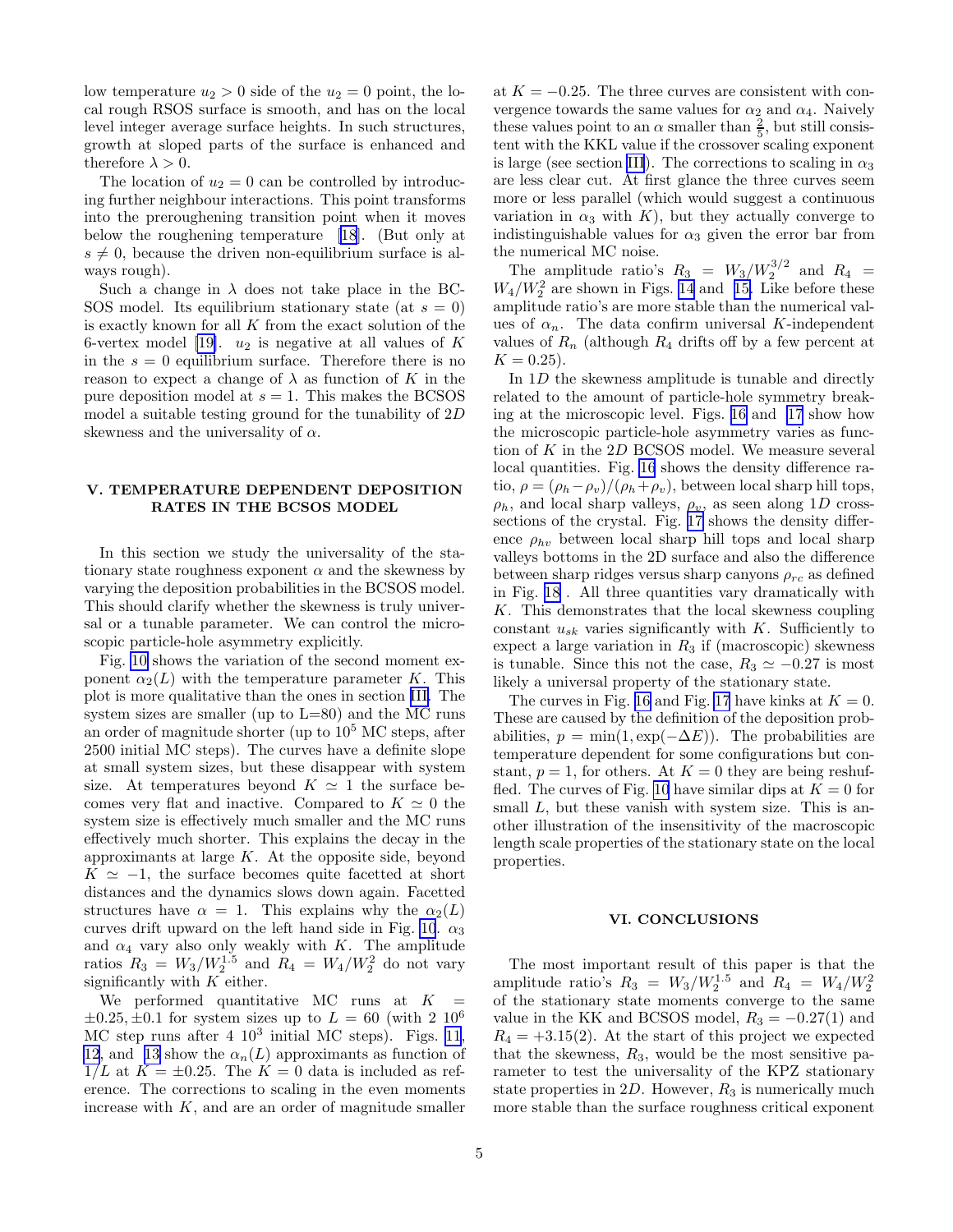<span id="page-5-0"></span> $\alpha$ .  $R_3$  takes the same value in the KK and BCSOS models, and does not vary significantly in the BCSOS model with the temperature parameter  $K$ ; in contrast to the strong variation in the microscopic measures of particlehole asymmetry. The 2D KPZ stationary state skewness is universal, unlike 1D where it is tunable.

The differences in the numerical values for  $\alpha$  in the KK and BCSOS model have been a puzzle for a long time. The corrections to FSS scaling in the KK model are small, compared to the MC noise and point clearly to the KKL value  $\alpha = \frac{2}{5}$ . The FSS corrections to scaling in the BCSOS model are large. The stationary state roughness exponent converges naively but systematically to a smaller value  $\alpha \simeq 0.38$ . However, our FSS analysis shows that the data is consistent with  $\alpha = \frac{2}{5}$  if the leading corrections to scaling exponents are dominated by  $y_{ir} \simeq -0.6$  (2) for the even moments and  $y_{ir} \simeq -1.7$  (3) for the odd ones. These values are different, but in the same range as predicted by simple minded power counting. This is an important issue, because different values of  $\alpha$  in the KK and BCSOS models, and variations with  $K$  in the latter, would imply non-universality of  $2D$  KPZ scaling, and open up the possibility of e.g., a continuously varying  $\alpha$ . Our data suggest one single KPZ fixed point with unique exponents. It is most likely Lässig's stationary state.

This work is supported by NSF grant DMR-9700430.

- [1] M. Kardar, G. Parisi, and Y-C. Zhang,Phys. Rev. Lett. 56, 889 (1986).
- [2] J. Krug and H. Spohn in *Solids Far from Equilibrium:* Growth, Morphology and Defects, ed. C. Godrèche (Cambridge University Press, Cambridge, 1991).
- [3] P. Meakin, Physics Reports 235, 189 (1993).
- [4] J. Krug in *Scale Invariance, Interfaces, and Non-Equilibrium Dynamics*,ed. A. McKane, M. Droz, J. Vannimenus, and D. Wolf (Plenum, NY, 1995).
- [5] T.J. Halpin-Healy and Y.C. Zhang, Physics Reports 254, 215 (1995).
- [6] M. Lässig and H. Kinzelbach, Phys. Rev. Lett. 78, 903 (1997); K. Wiese, Phys. Rev. E 56, 5013 (1997); C. Castellano, M. Marsili, L. Pietronero, Phys. Rev. Lett. 80, 4830 (1998).
- [7] D. Dhar, Phase Transitions 9, 51 (1987).
- [8] L-H. Gwa and H. Spohn, Phys. Rev. Lett. 68, 725 (1992); and, Phys. Rev. A 46, 844 (1992).
- [9] J. Neergaard and M. den Nijs, Phys. Rev. Lett. 74, 730 (1995).
- [10] see e.g., B. Derrida, M.R. Evans, V. Hakim, and V. Pasquier, J. Phys. A 26, 1493 (1993).
- [11] J. M. Kim and J. M. Kosterlitz, Phys. Rev. Lett. 62, 2289 (1989).
- [12] J.G. Amar and F. Family, Phys. Rev. Lett. 64, 543 and 2334 (1990); J. Krug and H. Spohn, Phys. Rev. Lett. 64,

2332 (1990); J. Kim, T. Ala-Nissila, and J.M.Kosterlitz, Phys. Rev. Lett. 64, 2333 (1990).

- [13] For numerical results on the 2D BCSOS model see e.g.: D. Liu and M. Plischke, Phys. Rev. B 38, 4781 (188); M. Koita and A.C. Levi, J.Phys.A 25, 3121 (1992); B.M. Forrest and Lei-Han Tang, Phys. Rev. Lett. 64, 1405 (1990); and the above review papers [2–5].
- [14] M. Lässig, Phys. Rev. Lett. 80, 2366 (1998).
- [15] M. den Nijs and J. Neergaard, J. Phys. A 30, 1935 (1997).
- [16] J. Krug, P. Meakin, and T. Halpin-Healy, Phys. Rev. A 45, 638 (1992).
- [17] M. den Nijs, J. Phys. A 18 (1985) L549-556.
- [18] M. den Nijs, chapter 4 in *The Chemical Physics of Solid Surfaces and Heterogeneous Catalysis*, Vol.7, edited by D. King, Elsevier (Amsterdam, 1994).
- [19] See e.g., H. van Beijeren and I. Nolden, in *Structures and dynamics of Surfaces*, edited by W. Schommers and P. von Blanckenhagen Vol. 2 (Springer, Berlin 1987).



FIG. 1. Stationary state second moment  $W_2$  of the 2D Kim-Kosterlitz (KK) model as function of lattice size  $L^2$ . The solid line with slope 0.8 is shown as reference.



FIG. 2. Finite size scaling approximants for the surface roughness exponent  $\alpha_2$  of the second moment,  $W_2 \simeq AL^{\alpha_2}$ , in the stationary state of the 2D KK model.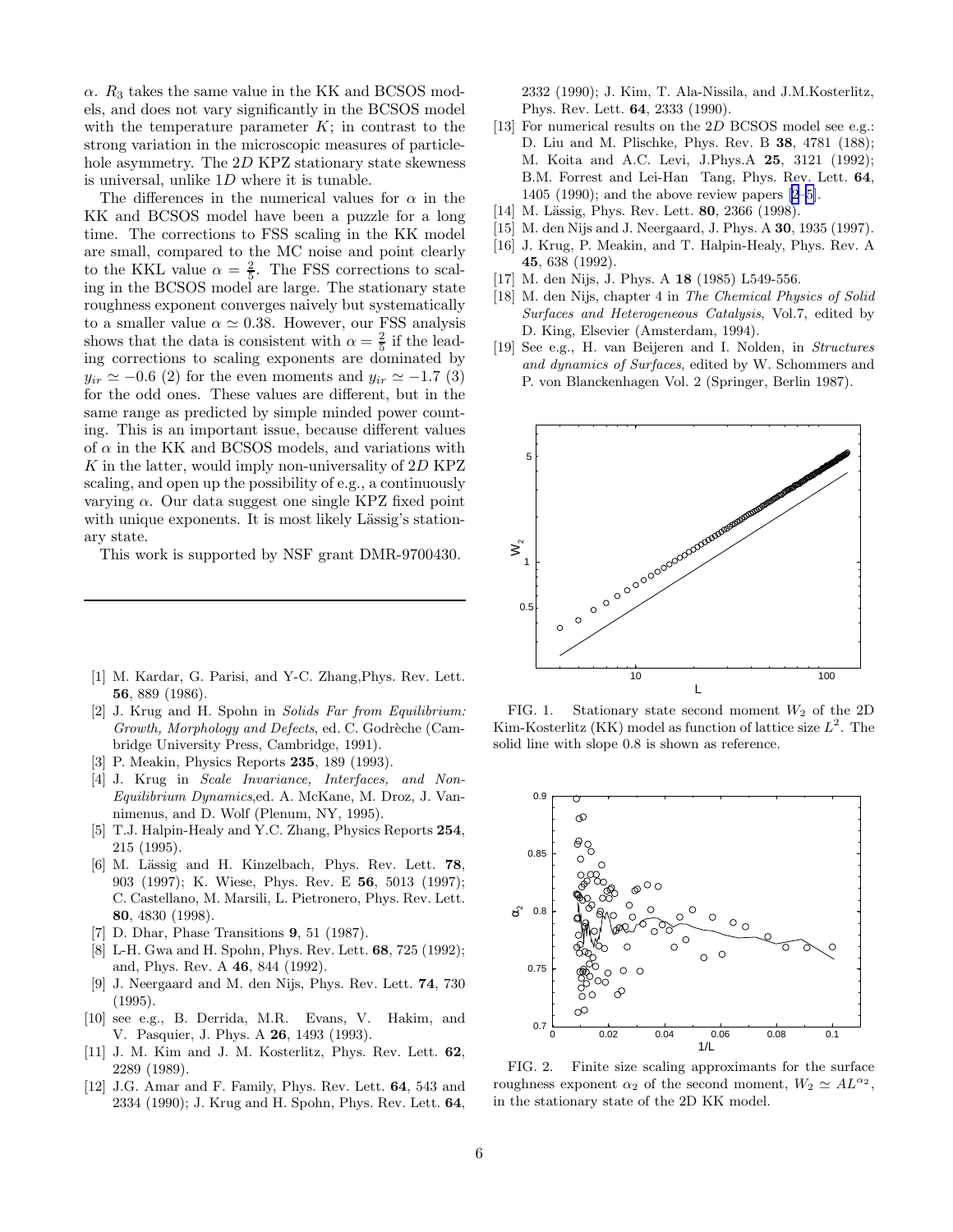<span id="page-6-0"></span>

FIG. 3. Finite size scaling approximants  $\alpha_3(L)$  for the surface roughness exponent  $\alpha_3$  of the third moment,  $W_3 \simeq A L^{\alpha_3}$ , in the stationary state of the 2D KK model.



FIG. 4. Finite size scaling approximants  $\alpha_4(L)$  for the surface roughness exponent  $\alpha_4$  of the fourth moment,  $W_4 \simeq A L^{\alpha_4}$ , in the stationary state of the 2D KK model.



FIG. 5. Finite size scaling behaviour of the skewness amplitude ratio  $R_3 = W_3/W_2^{1.5}$  in the 2D KK model (the circles) and the  $K = 0$  BCSOS model (diamonds).



FIG. 6. Finite size scaling behaviour of the fourth moment amplitude ratio  $R_4 = W_4/W_2^2$  in the 2D KK model (the circles) and the  $K = 0$  BCSOS model (diamonds).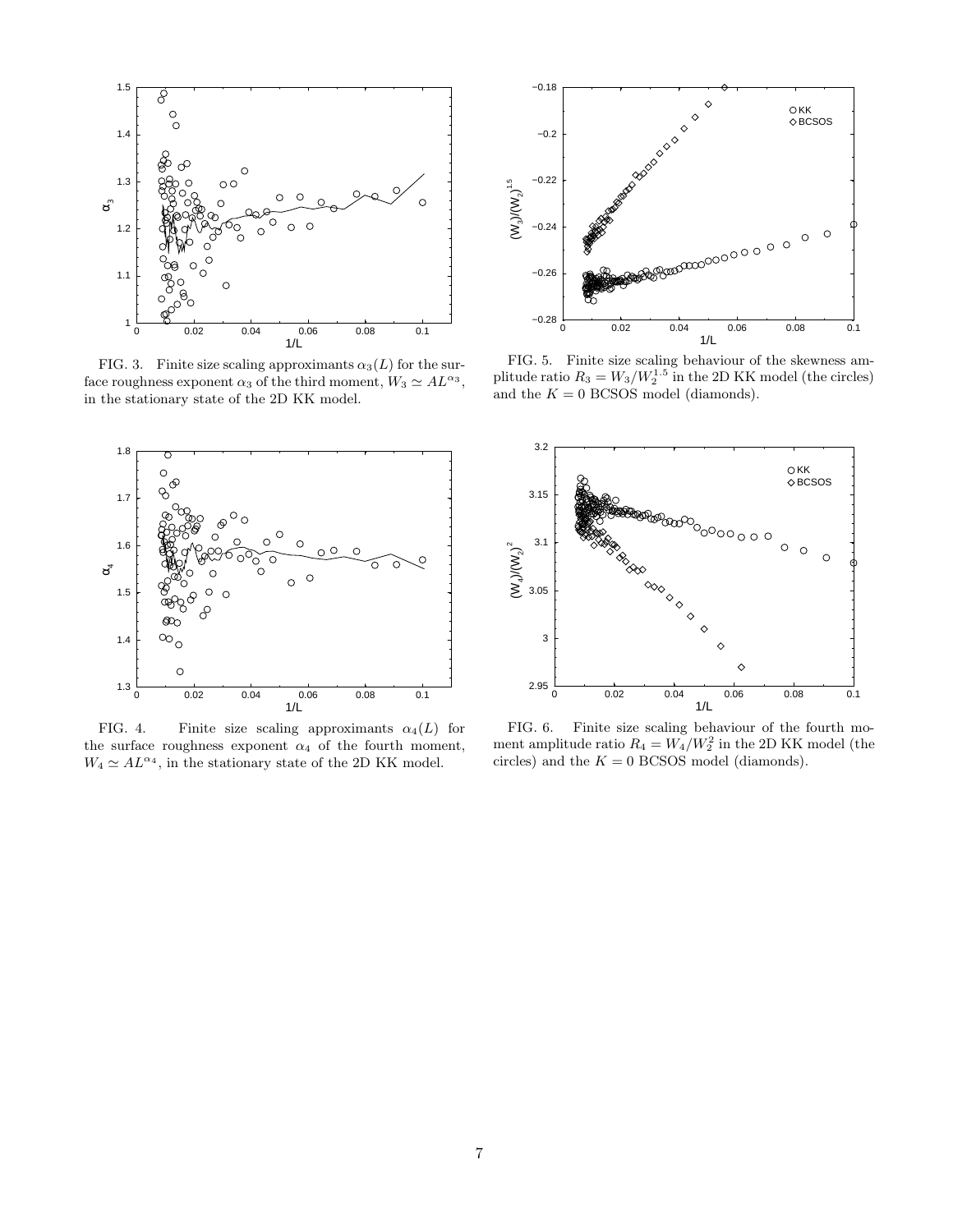<span id="page-7-0"></span>

FIG. 7. Finite size scaling approximants for the surface roughness exponent  $\alpha_2$  of the second moment,  $W_2 \simeq AL^{\alpha_2}$ , in the stationary state of the 2D BCSOS model.



FIG. 8. Finite size scaling approximants for the surface roughness exponent  $\alpha_3$  of the third moment,  $W_3 \simeq A L^{\alpha_3}$ , in the stationary state of the 2D BCSOS model.



FIG. 9. Finite size scaling approximants for the surface roughness exponent  $\alpha_4$  of the fourth moment,  $W_4 \simeq A L^{\alpha_4}$ , in the stationary state of the 2D BCSOS model.



FIG. 10. Finite size scaling approximants for the surface roughness exponent  $\alpha_2$  of the second moment,  $W_2 \simeq AL^{\alpha_2}$ , in the stationary state of the 2D BCSOS model as function of K.



FIG. 11. Finite size scaling approximants for the surface roughness exponent  $\alpha_2$  of the second moment in the stationary state of the 2D BCSOS model at  $K = \pm 0.25$  and 0.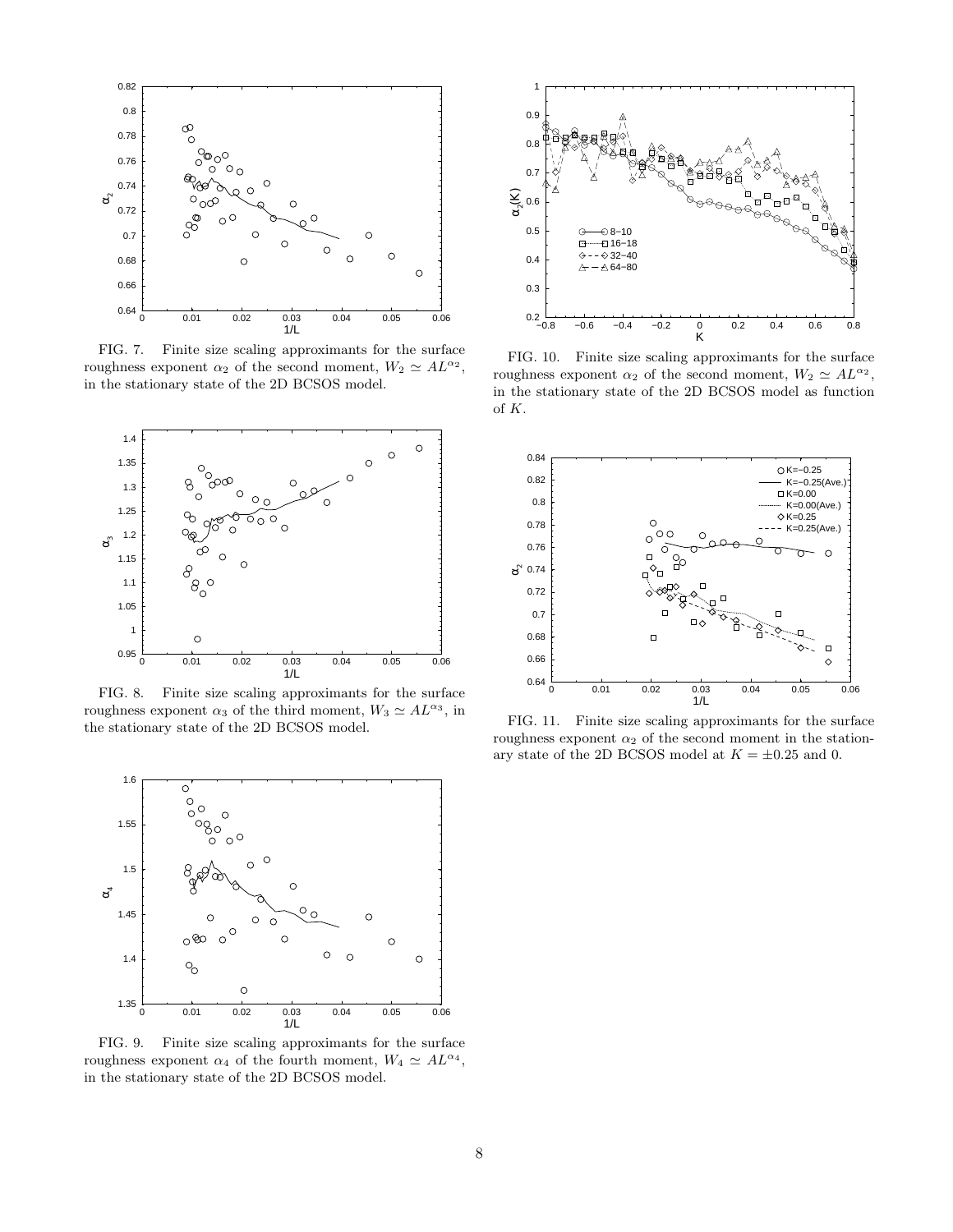<span id="page-8-0"></span>

FIG. 12. Finite size scaling approximants for the surface roughness exponent  $\alpha_3$  of the third moment in the stationary state of the 2D BCSOS model at  $K=\pm 0.25$  and 0.



FIG. 13. Finite size scaling approximants for the surface roughness exponent  $\alpha_4$  of the fourth moment in the stationary state of the 2D BCSOS model at  $K = \pm 0.25$  and 0.



FIG. 14. Finite size scaling behaviour of the skewness amplitude ratio  $R_3 = W_3/W_2^{1.5}$  in the stationary state of the 2D BCSOS model at  $K = \pm 0.25$ , and 0.



FIG. 15. Finite size scaling behaviour of the fourth moment amplitude ratio  $W_4/W_2^2$  in the stationary state of the 2D BCSOS model at  $K = \pm 0.25$  and 0.